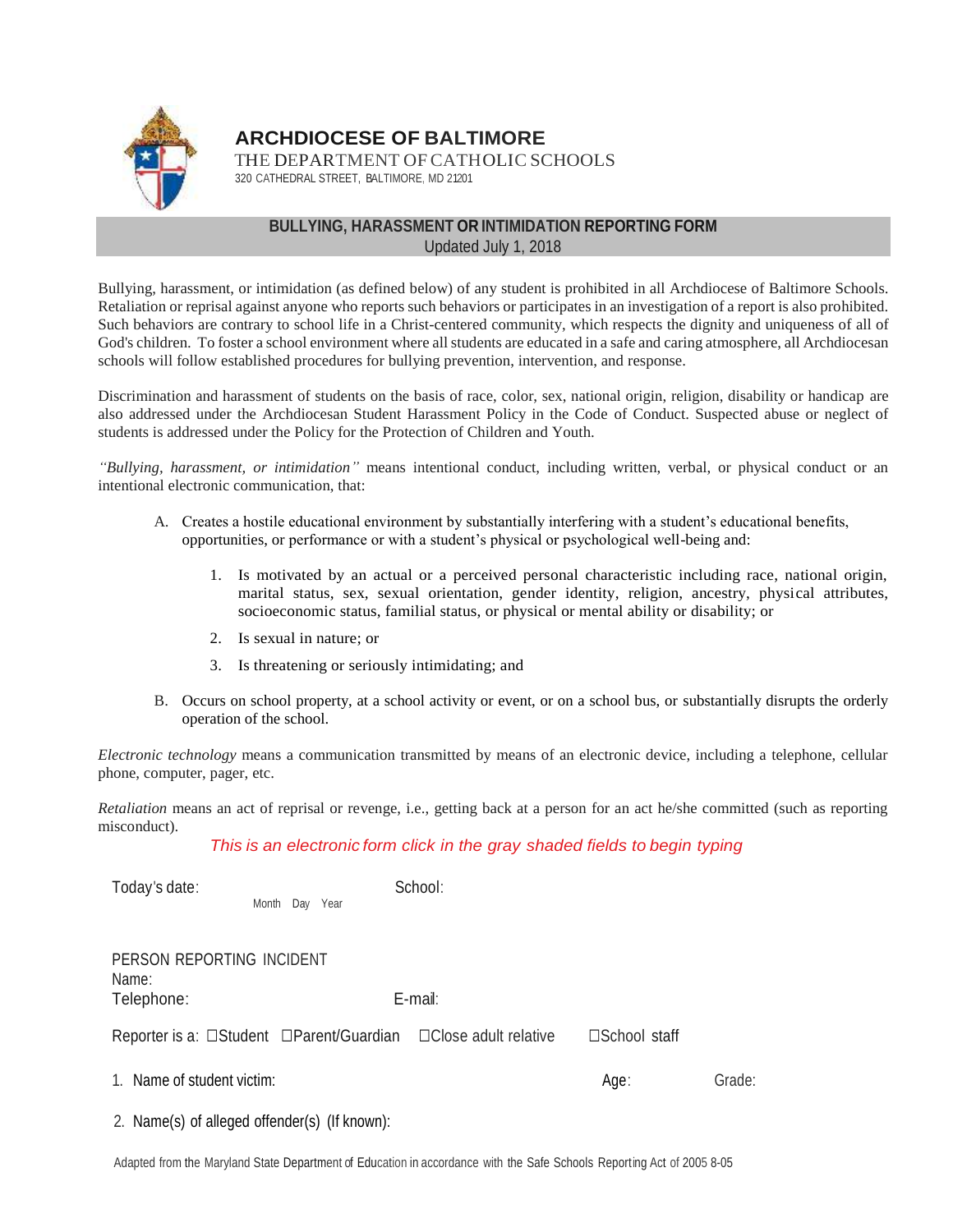| Name | Age | School (if different) | Is he/she a<br>student? |
|------|-----|-----------------------|-------------------------|
|      |     |                       | ⊡Yes ⊡No                |
|      |     |                       |                         |
|      |     |                       | ⊡Yes ⊡No I              |

- 3. Names of witness(es) (if known):
- 4. On what date(s) did the incident happen?

|  | Month Day Year Month Day Year Month Day Year |  |  |
|--|----------------------------------------------|--|--|

- 5. Place an X next to the statement(s) that best describes what happened (choose all that apply):
- □Hitting, kicking,shoving, spitting, hair pulling, or throwing something □Intentional damage to personal property □Gettinganother persontohitorharmthestudent □Electronic Communication (Specify)  $\square$  Teasing, name-calling, making critical remarks  $\square$  Other (specify) □Demeaning language □Spreading harmful rumors or gossip □Making rude and/or threatening gestures □Excluding or rejecting the student □Threats, extortion or exploitation 6. Where did the incident happen (choose allthat apply)? □On school property Location (e.g. classroom, playground)  $\Box$  At a school-sponsored activity or event off school property □On a school bus  $\square$  On the way to/from school □Online □Other (Specify):
- 7. What did the alleged offender(s) say or do?
- 8. Do you know why the bullying, harassment or intimidation occurred?
- 9. Is there any additional information you would like to provide?

Reporter's Name: We have a state of the state of the state of the state of the state of the state of the state of the state of the state of the state of the state of the state of the state of the state of the state of the

Signature: **Date:** Date: **Date:** Date: **Date:** Date: **Date:** Date: **Date:** Date: **Date:** Date: **Date:** Date: **Date:** Date: **Date:** Date: **Date:** Date: **Date:** Date: **Date:** Date: **Date:** Date: **Date:** Date: **Date:** Date:

Adult assisting, if any: